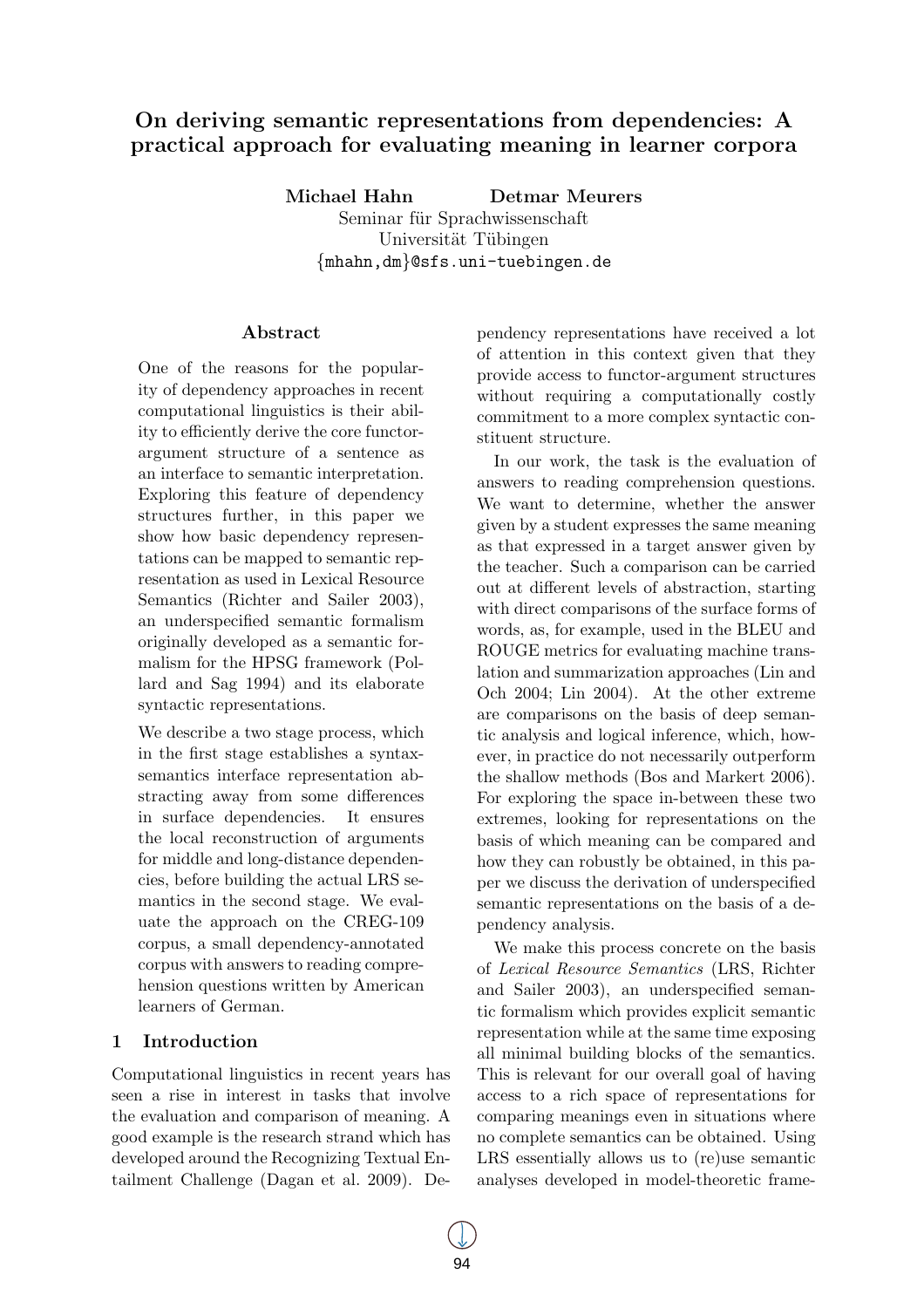works. The goal of this research is to further the understanding of the mapping and the information needed to derive semantic representations from bare dependency representations – with a specific focus on LRS representations as a kind of normal form facilitating meaning comparison, an abstraction away from the significant well-formed and ill-formed variation exhibited by learner language.

## 2 Creating lexically enriched syntax-semantics interface representations

To derive semantic LRS representations from dependency structures, we use a two-step approach. In the first step, the syntactic structure is transformed into a syntax-semantics interface representation, from which the semantic contribution of each word can be computed in the second step, independent of the syntactic structure.

Adopting a two-step approach instead of a single-step mapping makes the system more robust and flexible. The feature-based interface representation abstracts away from variation in form and grammaticality. The semantic representation as such then can be built on this strongly constrained interface representation and the system constructing the semantics does not need to take into account the large space of possible underlying dependency configurations. The explicit interface representation thus makes the semantic construction process more robust against unexpected parses. It also makes the procedure building the semantic representation more transparent. As we will show, only a small number of rather simple rules is needed. And implementing new semantic analyses is rather straightforward if the relevant information is encoded in the interface representation. Last but not least, the interface representation also allows us to build on previous work on semantics within the HPSG architecture since the system can model the HPSG syntax-semantics interface on the lexical level directly.

### 2.1 The nature of the representations

We focus on the core local, middle-distance and long-distance relations in a sentence. The goal is to achieve good coverage of language

phenomena in general as well as to deal with well-known argument-structure challenges.

The representation used to capture the properties needed to identify these relations are represented by a set of features which are defined for every word. They mainly provide information about valency, modification and a more fine-grained labelling of syntactic categories. The following features are used:

- PRED: the core semantic relation expressed by the word, generally represented by its lemma
- CAT: the syntactic category
- ARGS: the set of arguments with their role labels. Only semantically non-empty arguments are represented. The elements of args are feature structures of the form

 $\begin{bmatrix} \text{ROLE} & \text{(role label)} \\ \text{ARG} & \text{(the argument itself)} \end{bmatrix}$ .

- MOD: a modified word, if there is one
- MODTYPE: type of modification (possessor, time, etc.)
- conjuncts: the conjuncts, if this is a first conjunct
- INTERROGATIVE:  $true$  if this is an interrogative
- IS-PREDICATIVE:  $true$  if this is a verb or a predicative argument
- TENSE: the tense of a predicative head

An example interface representation for schreibt 'writes' as in  $(1)$  is shown in  $(2)$ :

(1) Peter schreibt einen Brief. Peter writes a letter 'Peter writes a letter.'

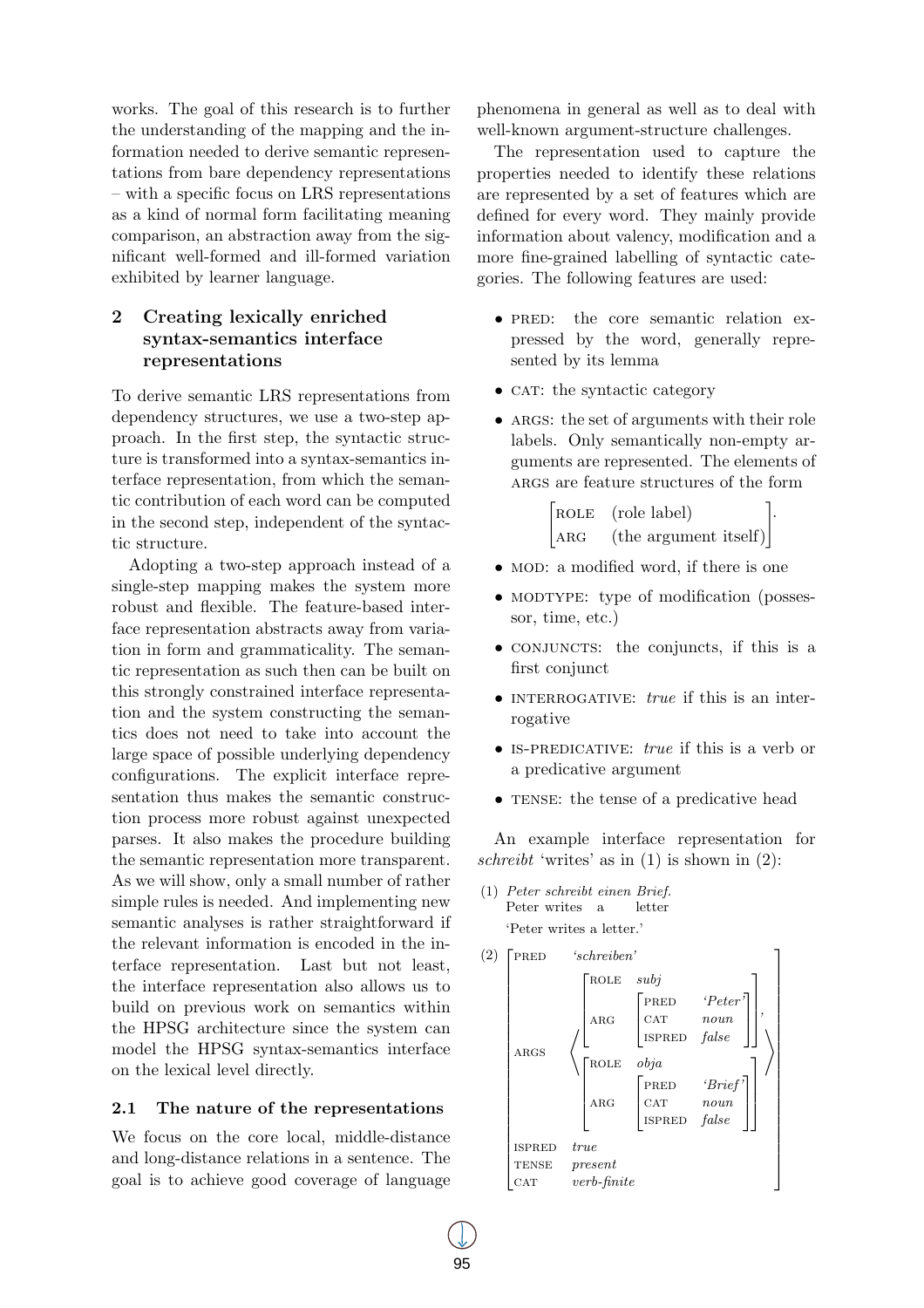Extracting this information involves the recursive processing of dependencies and also identifying where dislocated elements are to be interpreted. Some of the features are straightforward to specify locally. CAT, INTERROGative, for example, can simply be assigned based on the dependency labels and part-ofspeech tag in the input. However, a wellinvestigated set of linguistic phenomena, such as strong and weak unbounded dependencies and non-finite constructions, involves dependents which are not realized locally. Our system starts out by building interface representations for local dependency relations only. The structure is then transformed by a procedure which tries to reconstruct a correct representation by moving, copying and adding arguments to the representations of different heads.

### 2.2 Argument structure challenges

German, as the language we are focusing on here, includes several phenomena which cause arguments to be realized separate from the head they belong to semantically. These include fronting, extraposition, raising, control, passive, and the so-called coherent constructions of the verbal complex (Bech 1955). Since relative pronouns and relative clauses are marked in the dependency parse, identifying relative pronouns with their antecedent can be achieved by recursively searching the dependency graph for a dependency whose dependent is labelled as relative clause and which dominates a given relative pronoun. Other extraction phenomena and the interaction of raising, control, passive and the German verbal complex are more complex to handle since they can interact to form sequences of several verbs, with sequences of three or four verbs being relatively common in written text. While an in-depth discussion of these phenomena clearly is beyond the scope of this paper (cf. Meurers 2000 for an overview), let us illustrate the issue with two examples. Sentence (3) shows a basic example including a future perfect construction and a modal verb.

 $(3)$  dass ihn Peter  $[wind | haben | treffen können]]$ that him Peter will have meet be able to 'that Peter will have been able to meet him.'

Here, Peter is interpreted as the subject of treffen 'meet', yet it must also be identified as

the subject of the equi predicate  $k\ddot{\text{o}}$  near 'be able to' which is raised further to become the syntactic subject of the perfect tense auxiliary haben and to finally be realized as the subject of the future auxiliary wird, which shows subject-verb agreement with it. Similarly, ihn 'him' is interpreted as the object of treffen 'meet', but given that the other predicates all construct in a coherent verbal cluster, it is ultimately realized as a syntactic argument of the matrix verb wird 'will' together with the raised subject Peter.

That there is indeed a complex interaction of the different types of lexically triggered argument sharing phenomena going on that needs to be captured can readily be illustrated with the so-called long-distance passivization (Höhle 1978, pp. 175ff) shown in  $(4)$ .

(4) wenn der Wagen [[[zu reparieren] versucht] wird] when the<sub>N</sub> car to repair tried is 'when it is attempted to repair the car'

Here, the passive auxiliary wird 'is' selects the verbal complement versuchen 'try to', which however is not a verb selecting an NP object that could be promoted to become the subject. Instead, *versuchen* selects the verbal argument reparieren 'to repair'. Since this is a coherent verbal complex, the argument of reparieren also becomes a syntactic dependent of versuchen and as such can then be lifted up by the passive auxiliary wird to become the subject of the sentence, with nominative case and showing subject-verb agreement with the finite verb.

Building an adequate interface representation clearly requires lexical information about the verbs selecting nonfinite complements. This includes knowledge about whether a verb is a raising or equi predicate and what its orientation is, i.e., which argument slot the raised or controlled subject fills. Furthermore, we need to know which arguments of its own such a verb selects (as, e.g., the dative NP object required by the subject control equi verb versprechen).

A basic reconstruction algorithm The procedure for reconstructing functional structures is based on the general observation that all argument sharing constructions involve a predicate which specifies something about the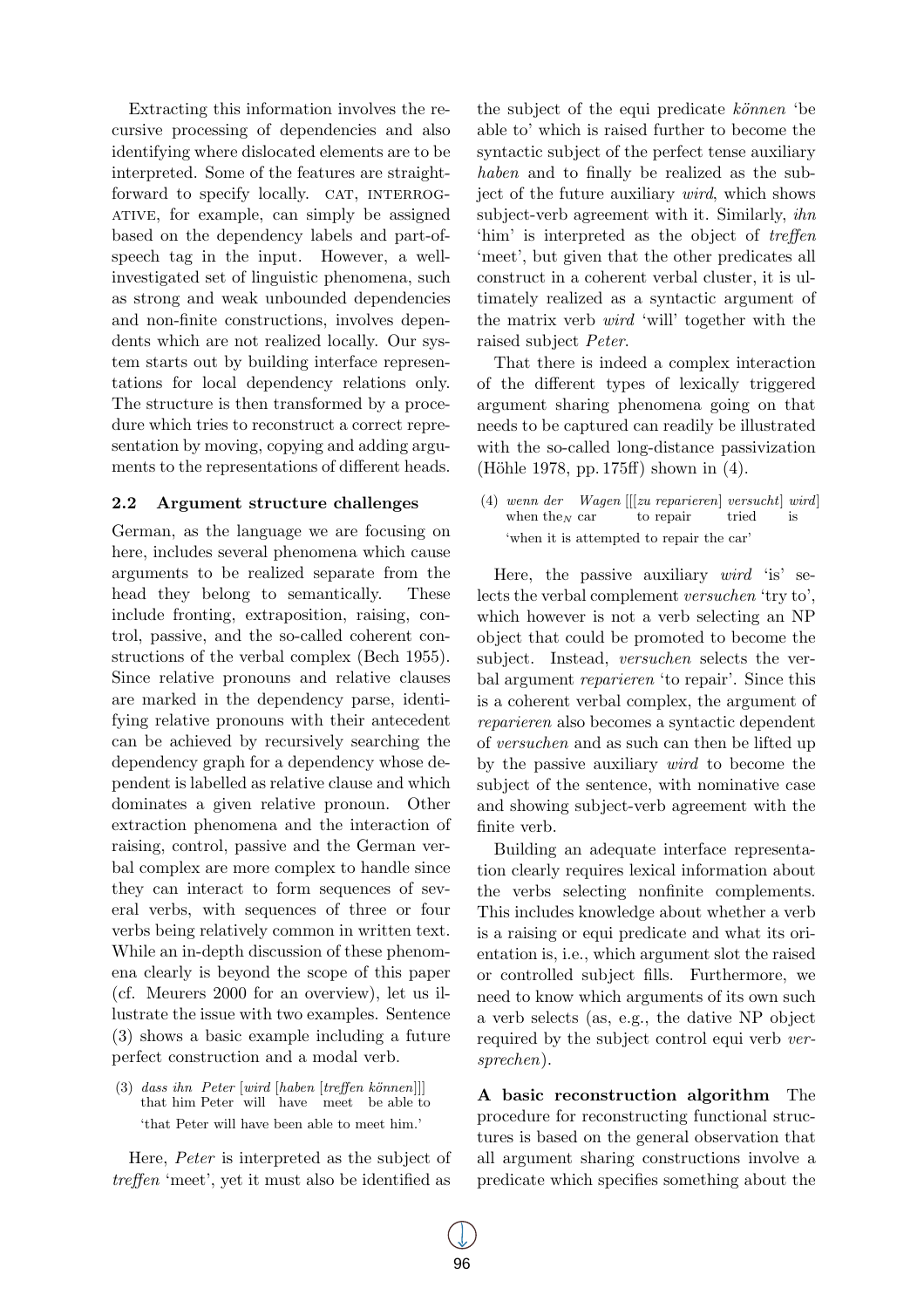dependents of its verbal complement. A reconstruction algorithm thus only has to increase the depth of embedding of arguments, but never has to decrease them. Therefore, reconstruction starts from the least embedded verb. Some arguments are moved or copied to the ARGS list of the nonfinite argument, and the same procedure is applied recursively to the embedded predicate, until a predicate without a nonfinite or predicative complement is reached. We furthermore assume that the decision to move an argument can be made locally and depends only on the two verbs under consideration.

In each recursive step, the embedded predicate is identified by its function label PRED, obj, or aux. If the dependency parse is correct and the sentence grammatical, at most one such argument will be present. If no or more than one are found, the algorithm stops. Else, the following operations are carried out:

- 1. If the matrix verb is not a passive marker, the argument with the role label matching the verb's orientation is selected and copied to the args list of the embedded verb, where it has role label subject. If the matrix verb is a raising predicate, the copied dependent is deleted from its args list.
- 2. If the matrix verb is a tense-marking aux*iliary*, the TENSE value of the embedded verb is updated.
- 3. All arguments which do not match a slot in the verb's argument frame are moved to the ARGS list of the embedded verb. If the surplus arguments cannot be unambiguously determined, no argument is selected.
- 4. If the matrix verb is the passive auxiliary werden or the dative passive marker bekommen and the embedded verb is a passive participle, the subject becomes an object of the embedded verb. If a von ('by') PP is available, which might encode the agent, its relation is changed to von\_or\_subj. Otherwise, an unspecified subject is added.

As an example, we apply this procedure to the long-distance passivization example we saw in  $(4)$  in the way illustrated in  $(5)$ . The example shows the args lists before reconstruction (a) and after the two recursive steps (b-c).



In the first step, resulting in (5b), the passive marker wird is dealt with, for which Wagen is removed and turned into the subject of the passivized verb versucht. It has no overt agent, therefore a pro subject is added. In the second step, resulting in (5c), the subject control equi verb versuchen is considered and its subject is copied to the ARGS list of reparieren. The accusative object Wagen does not match an argument slot in the lexical entry of versuchen and is moved to the embedded verb. The verb reparieren does not embed a predicate so that the algorithm terminates.

To some extent, this procedure can also deal with fronting in V2 clauses and with relative clauses. However, the lexical information only allows handling dislocated arguments – the correct attachment of adjuncts cannot be determined.

### 2.3 Relation to other formalisms

Our interface representations are related to LFG f-structures (Kaplan and Bresnan 1995). Most of our features directly translate into common f-structures features. However, our interface representations differ from standard assumptions about f-structures in that they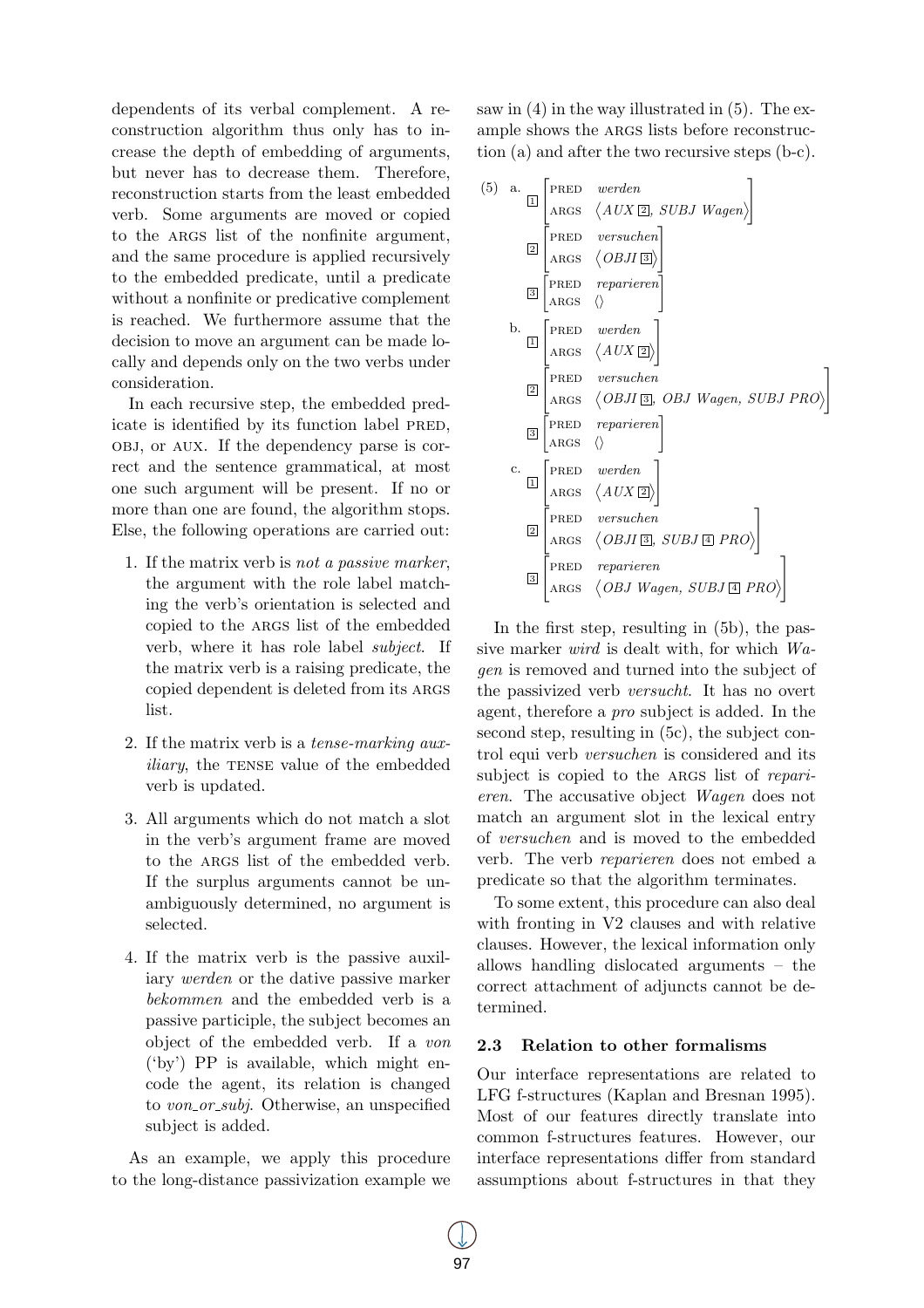are closer to the underlying argument structure, i.e., the LFG a-structure. In the interface representations of passive verbs, the agent has the role subj and the patient roles like OBJA. Non-thematic subjects and complements are not represented. This treatment allows a straightforward analysis of some aspects of German syntax such as long-distance passivization, as we will show below. Furthermore, semantic composition is simpler than in LFG, since the arguments represented in the interface representation of some word are always exactly those having a semantic role.

Our two-step approach is also similar to some aspects of the architecture of Meaning Text Theory (Mel'cuk 1988). Our interface representations can be compared to Deep Syntactic Structure, as it also acts as the interface between the surface syntactic dependency structure and a deep semantic representation. While we chose a feature-structure based representation for interface representations, our features ARGS, MOD, MODTYPE and conjuncts can be seen as direct encodings of labelled dependency arcs. However, our interface representations differ from Deep Syntactic Structure in Meaning Text Theory in that they are invariant under phenomena such as passivization, which are already encoded in Deep Syntactic Structure.

The representations are also reminiscent of the linguistic encodings used in HPSG (Pollard and Sag 1994), in particular the treatment of adjuncts as selecting their heads by the mod feature, which is useful for lexicalized semantic composition. The args list is related to the arg-st list often assumed in HPSG, which can be seen as representing the underlying argument structure (Manning and Sag 1998). Furthermore, it appears that all the information contained in our representations is inherent in HPSG analyses and could easily be automatically extracted.

### 3 The semantic formalism: LRS

Lexical Resource Semantics (LRS, Richter and Sailer 2003) is an underspecified semantic formalism which embeds model-theoretic semantic languages like Ty2 into typed feature structures as used in HPSG. It is formalized in the Relational Speciate Reentrancy Language (RSRL, Richter 2000). While classical formal semantics uses fully explicit logical formulae, the idea of underspecified formalisms such as LRS is to derive semantic representations which are not completely specified and subsume a set of possible resolved expressions, thus abstracting away from scope ambiguities.

While other underspecified formalisms used in HPSG such as MRS (Copestake et al. 2005) encode only an underspecified representation, whose relation to resolved representations is external to the representation language, an LRS representation includes both a resolved representation and a representation of its subexpressions, on which scope constraints can be expressed by the relation  $\triangleleft$  'is a subexpression of '.

An *lrs* object has three features: INCONT (internal content) encodes the core semantic contribution of the head, EXCONT (EXTERNAL CONTENT) the semantic representation of the head's maximal projection, and parts is a list containing the subterms contributed by the words belonging to the constituent. An example is given in (6), a semantic representation for schreibt in (2).



The INCONT value  $schreiben'(e)$  is the core semantic contribution. The value of excont is not specified, because it also contains the semantics of arguments and modifiers of the verb. The parts list contains three 'maximal' terms:  $\exists e[\Box] \wedge \Box]$  is the quantifier for the event variable,  $present(^{\sim}5)$  is the semantic representation of tense marking and  $\mathbb{E}(\mathbb{I}|\mathit{schreiben}'(e) \wedge \mathit{subj}(e,x) \wedge \mathit{obj}(e,y))$ represents the verb with its argument structure. Furthermore, PARTS contains every one of their subexpressions with the exception of those which are contributed by another word, but they are omitted in the figure for reasons of readability. The three subexpression constraints in (6b) ensure that the core semantic contribution and the specification of the ar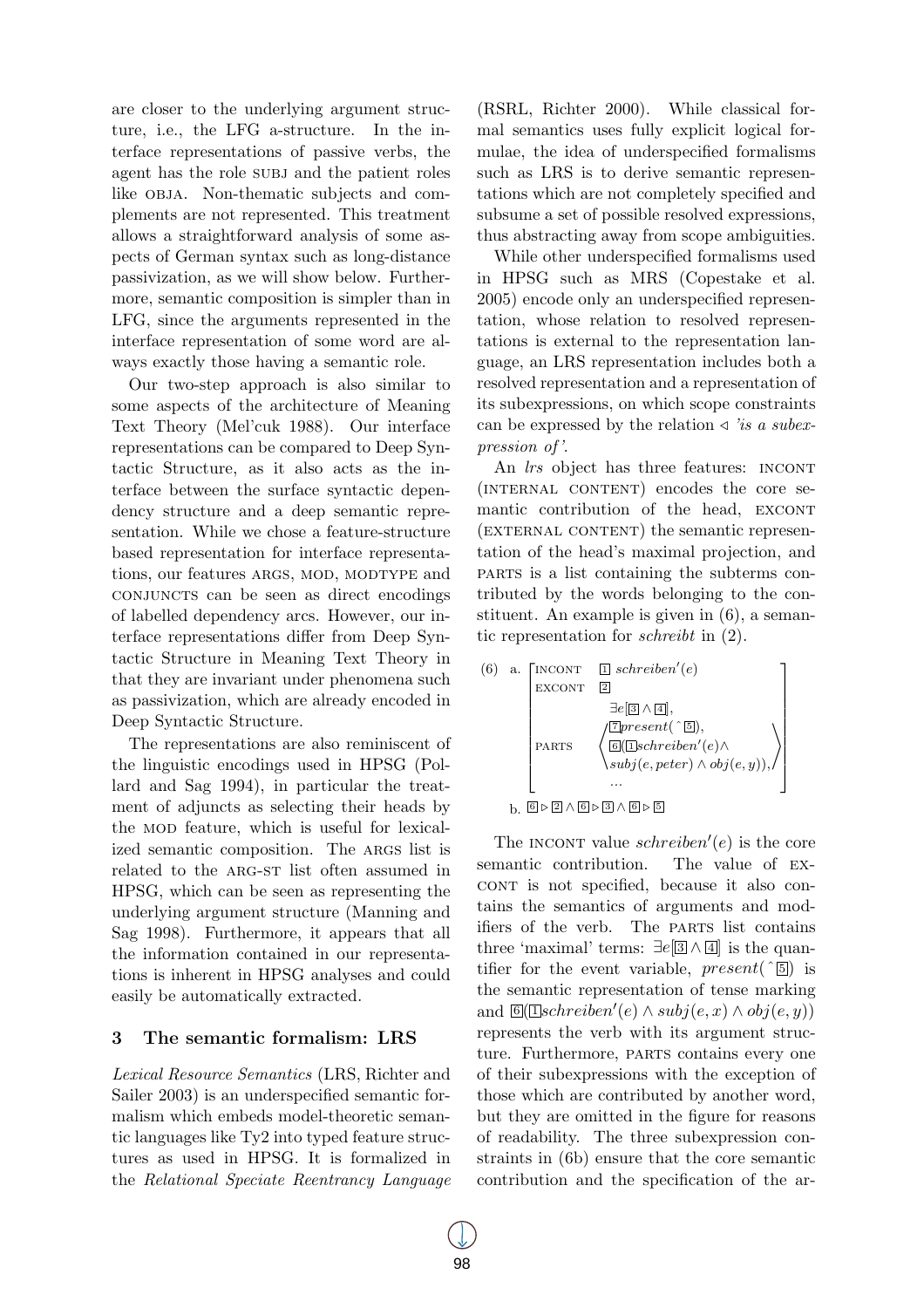guments is part of the representation of the maximal projection, that the event variable is bound by a quantifier, and that the tense predicate outscopes the core semantic contribution.

A possible resolved value for EXCONT of schreibt in example  $(1)$  is shown in  $(7)$ .

(7)  $\boxed{2}$   $\boxed{3y}$  *brief*(y)  $\land$   $\boxed{7}$  *present* (^  $\boxed{3e}$   $\boxed{516}$   $\boxed{311}$  $schreiben'(e) \wedge subj(e, peter) \wedge obj(e, y))]$ 

All elements of parts are subterms of the complete representation and the subexpression constraints are satisfied.

Unlike some other implementations of deep semantic frameworks, LRS does not employ the lambda calculus as its combinatorial mechanism. Instead, a grammar with an LRS semantics contains three sets of constraints linking syntax and semantics. The INCONT PRINciple ensures that the core semantic contribution (INCONT) is part of the representation of the maximal projection and lexically contributed by the word. The EXCONT PRINciple essentially states that all semantic expressions have to be introduced lexically via the parts list. The Semantics Principle is grammar-dependent and we show only one exemplary clause:

• Incont Principle:

incont is a subterm of excont and a member of PARTS.

• EXCONT PRINCIPLE:

In a maximal projection, EXCONT is a member of PARTS.

In an utterance,  $\alpha$  is a member of PARTS iff it is a subexpression of EXCONT.

• Semantics Principle:

– ...

– If the nonhead is a quantifier, then the INCONT value of the head is a component of the restrictor.

Adapting LRS for Interface Representations LRS was originally developed for constituency-based grammars such as HPSG, and the combinatorial constraints make reference to phrasal notions such as maximal projection. Nevertheless, the formalism can easily be used for our syntax-semantics interface

representations or standard dependency representations. Unlike other underspecified formalisms used in HPSG such as MRS (Copestake et al. 2005), LRS is strictly lexicalized in the sense that all subexpressions of the complete semantic representation have to be introduced at the word level, and INCONT and excont are the same in all projections of a head. Therefore, combinatorial constraints in the Semantics Principle which make reference to non-maximal projections can straightforwardly be reformulated in terms of dependencies or the features ARGS and MOD. Representations on the level of nonmaximal projections are not necessary for the combinatorial mechanisms of LRS to work.

The EXCONT PRINCIPLE refers to the elements parts list of maximal projections, but this can be replaced by referring to the union of the semantic contributions of the direct and indirect dependents. Technically, this can be implemented in the feature-structure-based LRS formalism by a second list DOMAIN-PARTS which is defined recursively as the concatenation of PARTS and the DOMAIN-PARTS lists of all dependents of the word. Thus, all combinatorial constraints of LRS can be translated into lexicalized, dependency-like formalisms such as our interface representations.

In the next section, we will show how incont and parts values on the lexical level can be obtained from interface representations.

### 4 Building LRS representations

For building the LRS representation, only the interface representation built in the first step is required. Building the semantic representation is completely local and rather straightforward since all the required information is included in the interface representation.

In the beginning, INCONT and EXCONT are initialized to unspecified objects; parts to the empty list. This structure is successively built up to a full semantic representation by applying rewrite rules, which can be applied in any order. Each rule consists of a condition which is a partial description of the syntactic representation and a consequence, which is a set of operations for adding information to the semantic representation. These operations include: identifying two objects, adding ob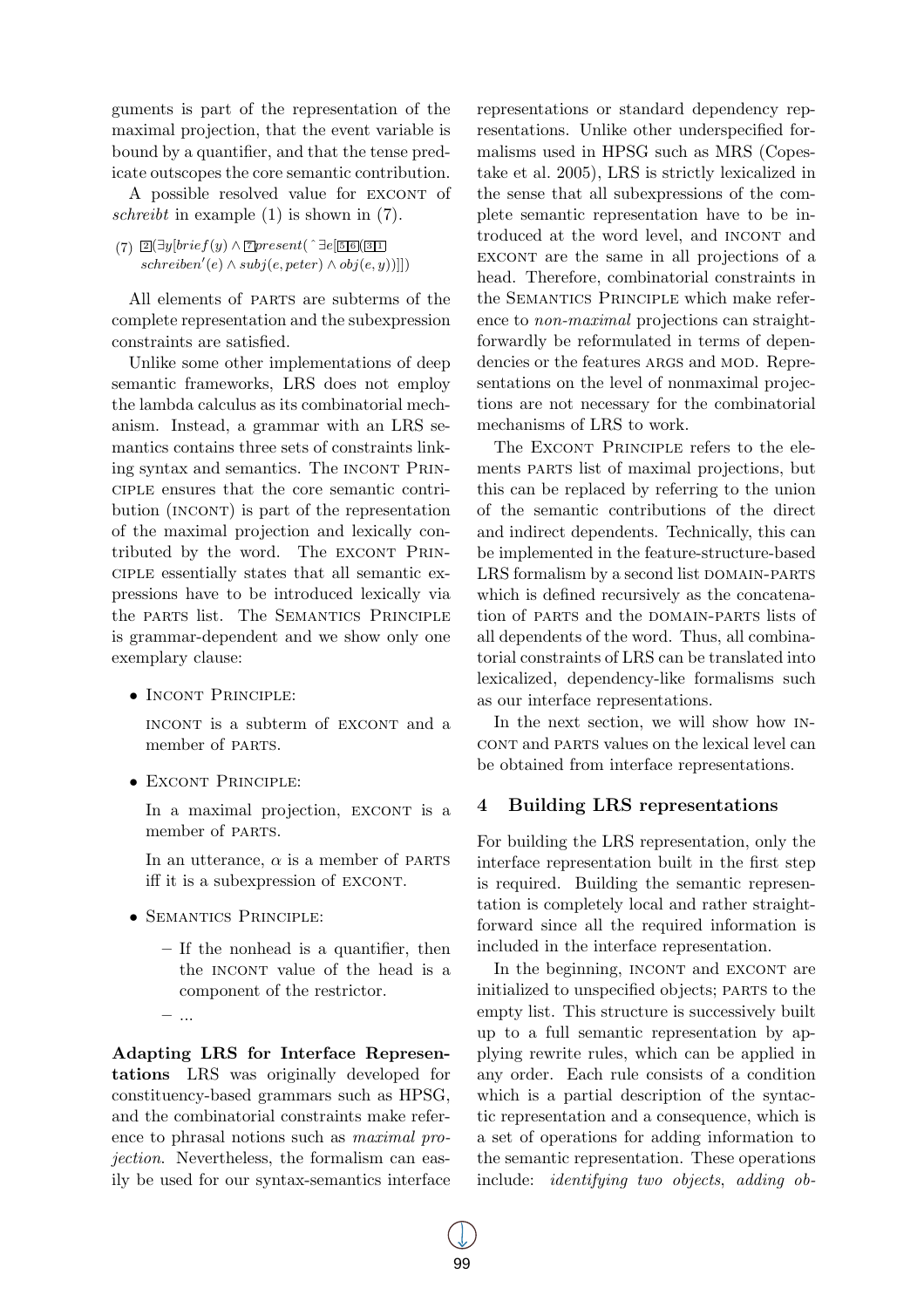jects to PARTS, and adding subexpression constraints. In the following, we discuss some exemplary rules to illustrate the nature of the procedure. We will use the name of a feature to refer to its value, e.g.,  $TENSE(\hat{\alpha})$  denotes the application of a function with the TENSE value as its name on  $\hat{\alpha}$ . The semantic representations given are a selection of items from parts and in some cases relevant subexpression constraints. The word to which the rule applies and the terms added by the rule are printed in boldface.

 $\textbf{cat} = \textbf{verb:}$  Besides a term defining the predicate, such as  $schreiben(e)$ , where e is the event variable, and a quantifier binding the variable, terms relating the event variable and the semantic arguments are introduced. If the argument is marked as predicative, the term  $R(e, \hat{\alpha})$  is added, where R is the role label of the argument.  $\alpha$  is constrained to contain the EXCONT-value of the argument. Otherwise, the term is simply  $R(e, x)$ , where x is the variable associated with the argument. (6) illustrates this rule. As the figure shows, the parts list also contains the subexpressions of the terms added.

 $\textbf{cat} = \textbf{aux:}$  Since the semantically relevant information was already transported to embedded predicates, auxiliaries are not interpreted at all. Their parts list is empty and their INCONT and EXCONT values are equated with those of their complement.

 $cat = preposition:$  The treatment of prepositions is designed to maximize the invariance of the semantic representation with regard to the variation between adjunct and argument PPs, between argument PPs and argument NPs, and between PPs and pro-forms such as dahin 'thither' and woher 'whither', which also receive CAT *preposition* in the syntactic analysis. Adjunct and argument PPs are assimilated already in the interface representation, where it is assumed that all prepositions select the head by MOD. The INCONT value of a preposition is always  $PRED(A_1, A_2)$ . If the ARGS list does not contain a complement,  $A_2$  is set to a new variable, i.e., as the referent of a pronoun or as variable bound by an interrogative quantifier, which is built by a different rule operating on all interrogatives.

If there is in argument,  $A_2$  is a first- or higherorder expression as explained for arguments of verbs.  $A_1$  is the index of either the MOD value or the subject. Some aspects of the representation are illustrated by these examples:

(8) Hans war im Hans was in.the house Haus. 'Hans was in the house'

> $\langle \textit{in}(\textit{hans}, \textit{x}), \textit{haus}(x), \textit{past}(^\wedge \alpha), \ldots \rangle$ with  $\alpha \triangleright in(hans, x)$

(9) Wohin geht Hans? where goes Hans 'Where does Hans go to?'

> $\langle gehen(e) \wedge subj(e, hans) \wedge$ wohin(e,x), interrog<sub>-q</sub> x  $\alpha$ , ...)

(10) Hans geht nach Berlin. Hans goes to Berlin 'Hans goes to Berlin.'  $\langle gehen(e) \wedge subj(e, hans) \wedge \rangle$  $nach(e,berlin), ...$ 

cat = adverb, mod  $\neq$  none: The INCONT value of adverbial modifiers is PRED( $\hat{\alpha}$ ) with  $\alpha \triangleright \text{MOD}|\text{INCONT}, \text{ i.e., they outside the core}$ semantic contribution of the verb, while the relative scope of modifiers is not specified.

cat = noun, mod  $\neq$  none: For nominal modifiers, the term MODTYPE(MOD INDEX, IN-DEX) is added. This for example accounts for:

(11) das Buch des the book the.GEN child.GEN Kindes 'the child's book'

> $\langle \textit{POSS}(x, y), \textit{buch}(x), \textit{kind}(y), \rangle$  $def_q x [\alpha \circ \beta], def_q y [\gamma \circ \delta], ...$

(12) Hans kochte zwei Stunden Hans cooked two hours 'Hans cooked for two hours'  $\langle kochen(e) \wedge subj(e, hans), \textbf{TIME}(e, x), \rangle$ 

 $stunde(x), 2 x [\alpha \wedge \beta], ...)$ tense  $\neq$  none: The term TENSE(^ $\alpha$ ) with

 $\alpha$ DINCONT is added. Note that also predicative NPs and PPs will receive tense marking, as Peter in  $(13)$ :

(13) Hans war Peter. Hans was Peter 'Hans was Peter.'  $\langle PAST(\hat{\ } \alpha), hans = peter, \ldots \rangle$ 

with  $\alpha \triangleright hans = peter$ 

The total system consists of 22 rules building the semantic representation from interface representations. Besides basic headargument and head-modifier structures, some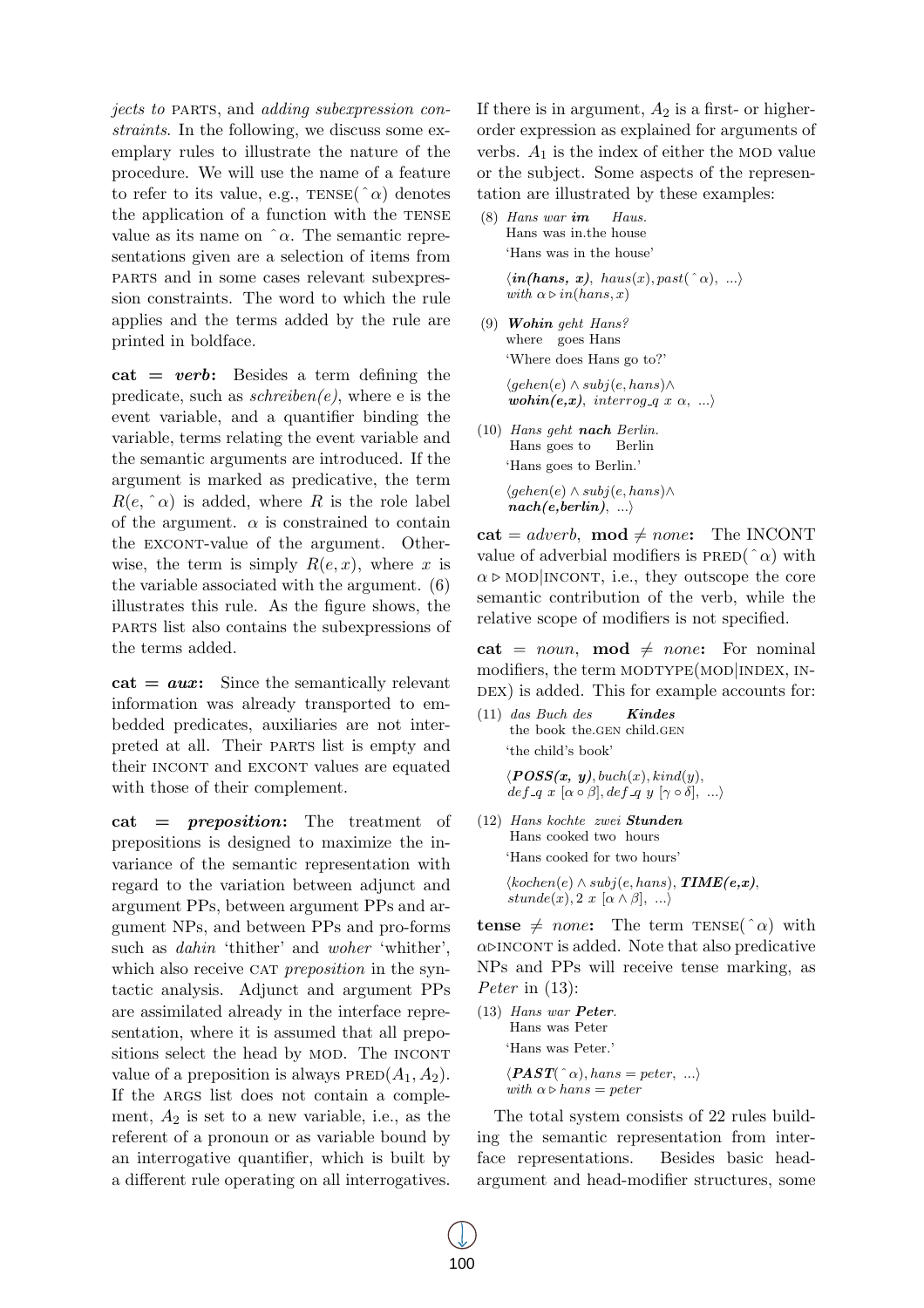of the covered phenomena are the verb complex, fronting in V2 sentences, relative clauses, coordination and interrogatives. Phenomena which we have not implemented yet include extraposition, ellipsis, focus-sensitive modifiers and discontinuous realization of NPs.

### 5 Experiment

### 5.1 Setup

To evaluate the quality and robustness of the systems, we ran two experiments on a small German learner corpus. In the first experiment, we ran the system on a manual dependency annotation and evaluated the resulting LRS structures. To evaluate the meaning of an ungrammatical learner sentence, we constructed a grammatical target hypothesis and then compared it with the automatic semantic analysis. Usually, only one possible analysis was deemed correct, with the exception of adverbs or adjectives modifying verbs, where both an intensional representation (e.g., really( $\hat{c}$ come(e))) and a representation using the verb's event variable  $(\text{real}(f) \wedge \text{sub}j(f, e))$ were admitted. In a second experiment, we ran the same procedure on automatic parses obtained from the statistical MaltParser (Nivre and Hall 2005) trained on Tüba- $D/Z$  (Telljohann et al. 2004) to test the robustness against parsing errors.

### 5.2 The corpus used

Starting point is the CREG-109 corpus created by Ott and Ziai (2010), a sub-corpus of the Corpus of Reading Comprehension Exercises in German (CREG, Meurers et al. 2010). It consists of 109 sentences representing answers to reading comprehension exercises written by US college students at the beginner and intermediate levels of German programs. Of these, 17 sentences were classified as ungrammatical in that they clearly involved errors in word order, agreement, and case government.

The average sentence length is 8.26; the longest sentence has 17 tokens. CREG-109 was manually annotated by Ott and Ziai (2010) according to the dependency annotation scheme of Foth (2006), which distinguishes thirty-four dependency labels.

### 5.3 Results

Using the manual dependency annotation, the semantic representations of 86.2% of the grammatical sentences were fully correct. For 70.5% of the ungrammatical sentences, the analysis was a correct semantic representation of the target hypothesis. Using the automatic parses as input for semantic construction, 65.5% of the grammatical and 47.1% percent of the ungrammatical ones receive a correct representation.

### 5.4 Error analysis

Apart from ungrammatical input, most errors in the output arise from difficulties with coordination or ellipsis. Problems with coordination are even more severe in the case of automatic parses. Other typical problems caused by noisy parser output are the confusion of subjects and complements, PPattachment and missing dependencies which isolate some words. The impact of other parser errors on the semantic output is often minor due to the flexibility of the semantic representation language. For example, errors in the attachment of adverbs in the verbal complex are handled to some extent by scope underspecification.

In other cases, even clearly ungrammatical structures receive a correct semantic interpretation, even if an automatic parse which differs from the manual annotation is used. An example for this is given in Figure 1, which Ott and Ziai (2010) give as an example of bad parser performance on ungrammatical input. The dashed blue dependencies are the human annotation, and the red dotted the automatic parse. Inside the relative clause, the copula is missing and the relative clause has no finite verb. The human annotators took the predicative adjective alt as the head of the relative clause and die as its subject, which yields a correct semantic representation. The parser, on the other hand, interpreted the predicative adjective as adjectival modifier and the relative pronoun as an adverbial modifier. This usage of pronouns is not expected in correct parses and there is no rule dealing with it; therefore, the semantic contribution is empty. Because the noun modified by an adjective is interpreted like an adjective's subject, the ad-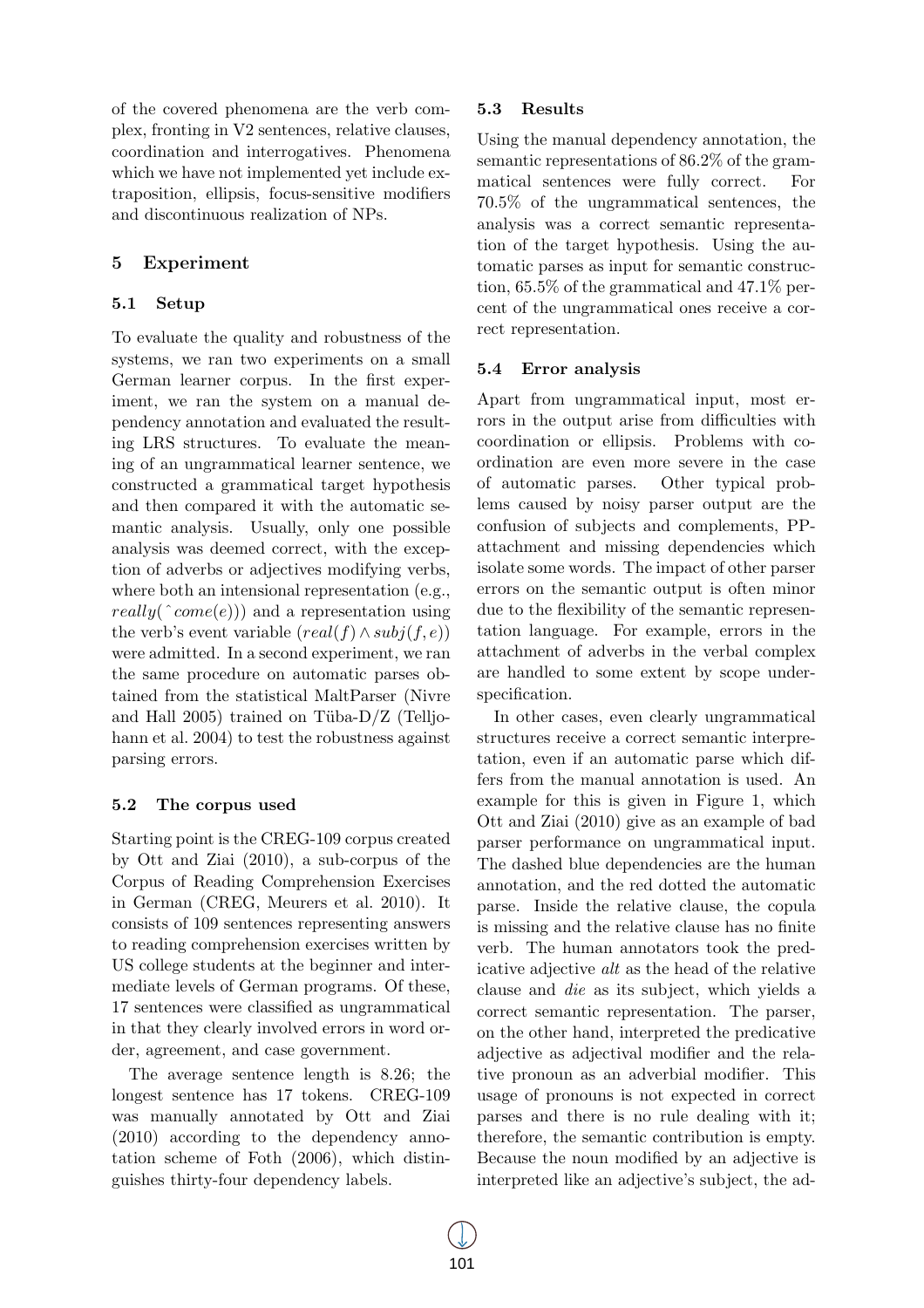

Target Hypothesis: 33,9 Prozent, die über 25 Jahre alt [sind], sind Männer. 33.9 percent who over 25 years old are are men

Figure 1: Parse of an ungrammatical sentence

jective has exactly the same semantic representation. Thus, the correct semantic representation is obtained for the NP 33,9 Prozent,  $die\; über\; 25\; Jahre\; alt.$  The example illustrates that abstracting away from the syntactic structure before building the semantic representation can help the system perform well for unexpected syntactic structures which may arise from learner and parser errors.

#### 6 Related work

Spreyer and Frank (2005) use term rewrite rules to build RMRS representations for the TIGER Dependency Bank for German. RMRS is a robust version of Minimal Recursion Semantics, an underspecified semantic formalism used in HPSG. Jakob et al. (2010) present an RMRS system for the Prague Dependency Treebank of Czech. Our work differs in that the input data is learner language and that the semantic representation language is LRS. Furthermore, the dependency parses our system uses contain much less syntactic information than the two dependency banks, in particular no tectogrammatical information.

The first step in our system is related to work on automatically deriving richer feature structure representations such as f-structures from treebank parses (cf. Frank 2000; Cahill et al. 2002). The treebanks used likewise contain more information than the bare dependency parses we use.

### 7 Conclusion

We presented a system that automatically derives underspecified, model-theoretic semantic representations from dependency parses

of German learner sentences. We argued that it is beneficial to first transform dependency structures into syntax-semantics interface representations, which reduce the syntactic structure to semantically important information. In particular, they are invariant under phenomena such as passivization and dislocation. We discussed how such representations can be obtained from dependency parses and presented an algorithm for reconstructing the argument structures of verbs in the German coherent verbal complex, where arguments are commonly realized as dependents of other verbs. We showed that Lexical Resource Semantics, although developed for HPSG, can straightforwardly be adapted to dependency-based syntactic representations, and we presented a sample of a simple rule system building semantic representations in LRS from interface representations. Our evaluation showed that the architecture can often deal robustly with learner and parser errors. In future work, we intend to put these results on a more expressive quantitative basis by evaluating the system on larger native corpora.

#### References

- Gunnar Bech, 1955. Studien über das deutsche verbum infinitum. Historisk-filologiske Meddelelser udgivet af Det Kongelige Danske Videnskabernes Selskab. Bind 35, no. 2, 1955; Bind 36, no. 6, 1957; Kopenhagen. Reprinted 1983, Tübingen: Max Niemeyer.
- Johan Bos and Katia Markert, 2006. When logical inference helps determining textual entailment (and when it doesn't). In The Second PASCAL Recognising Textual En-